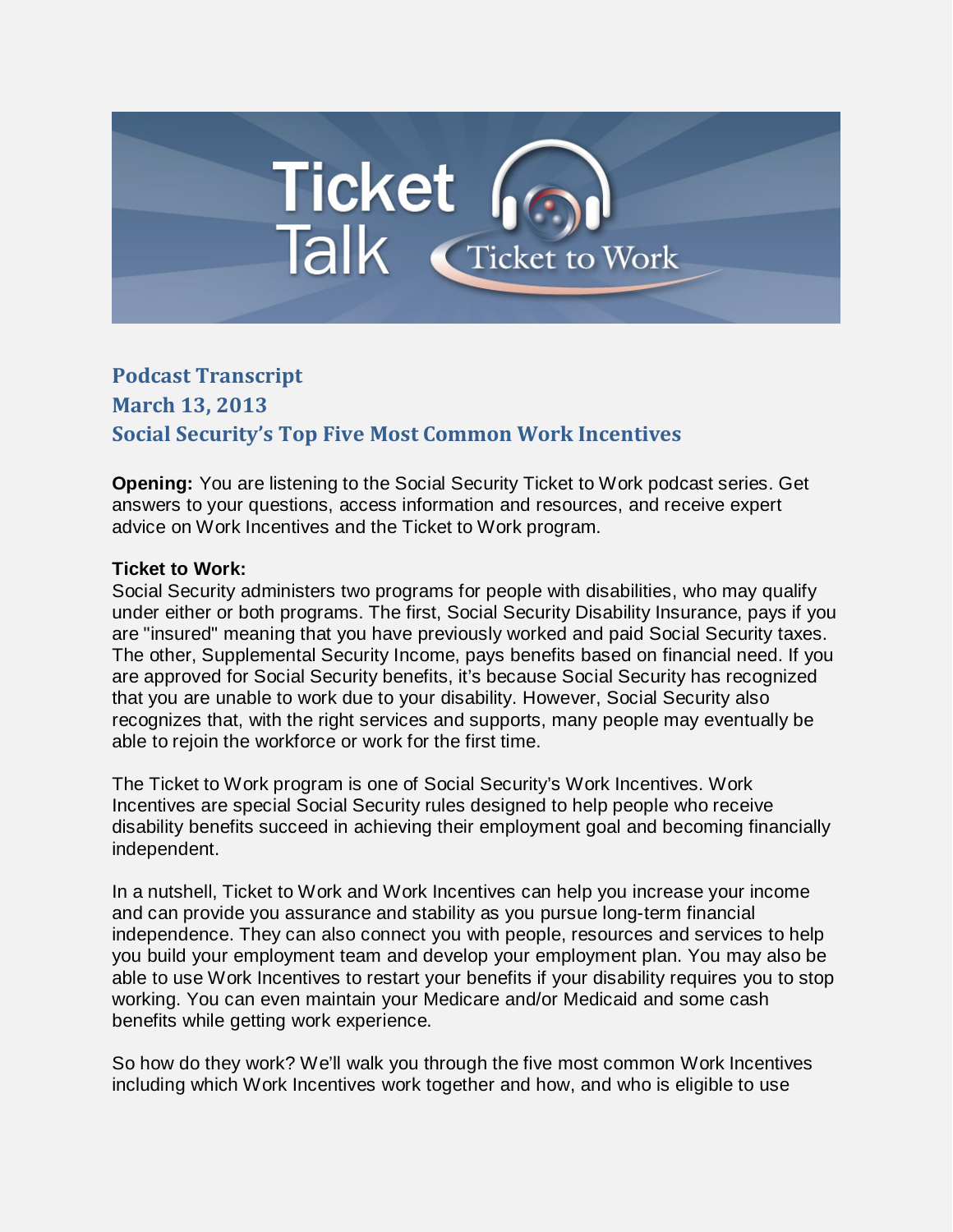them. First we'll review the two most common Work Incentives that apply to Social Security Disability Insurance or SSDI.

The **Trial Work Period** is a Work Incentive that allows you to test your ability to work for at least nine months. During your Trial Work Period, you can receive your full SSDI cash benefit, no matter how much you earn, assuming that your disability continues throughout this time period. All you have to do is report your work and earnings to Social Security. If you need help figuring out the reporting process, contact your State Vocational Rehabilitation Agency, an Employment Network or the Ticket to Work Help Line. What's great about the Trial Work Period is that it offers you a chance to try to work while you keep your cash benefits. If you find that you're not able to continue working, that's okay. Your benefits will still be there for you.

Next we'll discuss the **Extended Period of Eligibility** or the EPE. The EPE builds off of the Trial Work Period that we just discussed. Once you've completed the nine month Trial Work Period, you move into the EPE. It provides 36 consecutive months of continued eligibility for Social Security benefits while you work. During the EPE, you can receive your full cash benefit for the months in which your earnings from work and other sources are below the Substantial Gainful Activity, or SGA amount. SGA is a dollar amount that Social Security uses to evaluate your 'earned income' and to determine whether you are eligible to receive cash benefits. For people whose disability is blindness, the monthly SGA amount for 2013 is \$1,740. For people with disabilities other than blindness, the SGA amount for 2013 is \$1,040. To use the EPE, you report your work and earnings to Social Security, just like you did in your Trial Work Period. Also, be sure to alert Social Security if your earnings fall below SGA so they can start sending your benefit checks again. To learn more about SGA and EPE, speak with a knowledgeable representative on the Ticket to Work Help Line.

Now we'll discuss a Work Incentive that can only be used by those who receive Supplemental Security Income, or SSI. This Work Incentive is called **Earned Income Exclusion** or EIE. The EIE works like this: if you are an SSI recipient and you are earning enough money through work, Social Security counts less than half of those earnings as 'earned income.' That means less than half of your earnings count against your SSI benefits. With this Incentive, working *will* give you more money at the end of the month!

The last two Work Incentives we will share with you today apply to both SSDI and SSI recipients. The first one is **Expedited Reinstatement** or EXR. Say you've been working for a couple of years. You've completed the Extended Period of Eligibility and your earnings have been high enough that you no longer receive cash benefits. But, your disabling impairment persists and you feel like you can no longer work. In this situation, EXR may be able to help you. If you are within five years of receiving your last benefit check, you can ask Social Security to reinstate your benefits without having to go through the whole application process all over again. Some exclusions apply, so speak with the Ticket to Work Help Line to learn more.